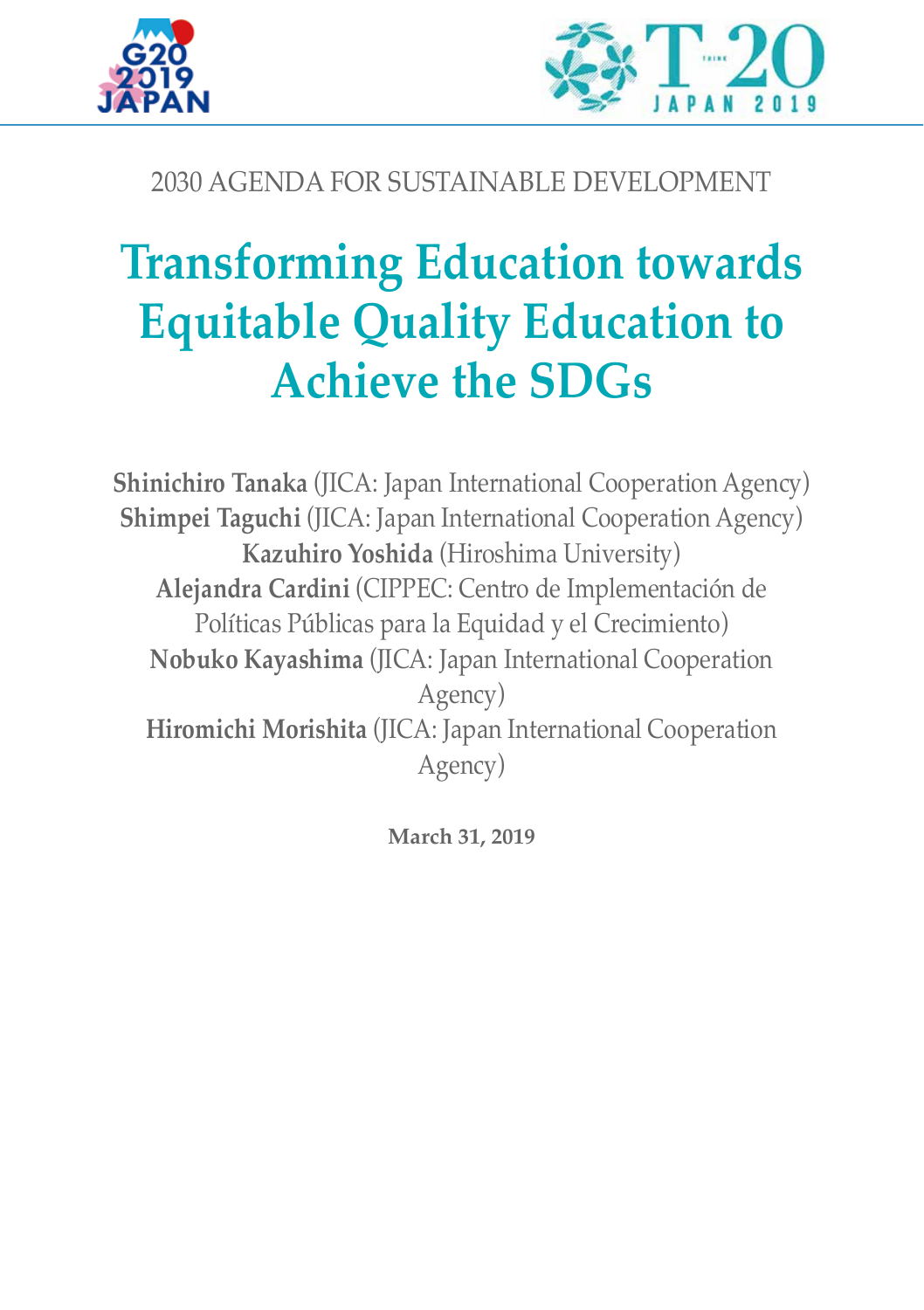



## **Abstract**

Schooling systems face some limitations in providing quality education for all. The gap between the dominant and the marginalized in access to education is getting wider, and accessing education does not guarantee real learning. Furthermore, in this rapidly changing world, delivering quality education does not only mean raising cognitive knowledge but also equipping learners with socioemotional skills. Many researchers find the development of socioemotional skills requires care in early childhood development. STEM education is also vital, considering that SDGs will never be achieved without taking full advantage of advanced technology.

## **Challenge**

In the era of the MDGs (Millennium Development Goals), we saw significant progress in access to education. Globally, gross enrolment rates were 89% at the primary level and 66% at the lower secondary level respectively in 2015 (UNESCO UIS). However, there are still 264 million primary and secondary age children and youth not in school (UNESCO GEM2017). In addition, UNHCR (2016) reports that 3.7 million out of six million refugee children are out-of-school.

Furthermore, even if children attend school, their learning is far from satisfactory. Many children cannot read a simple sentence or manipulate simple calculations in mathematics even after some years of schooling (learning crisis<sup>1</sup>). Thus, in the present era of SDGs (Sustainable Development Goals), immediate action is needed to raise

<sup>1</sup> The "leaning crisis" gained global attention in the course of developing the SDGs, and now it has become the most dominant agenda (UNESCO 2014, World Bank 2018, UNICEF 2018).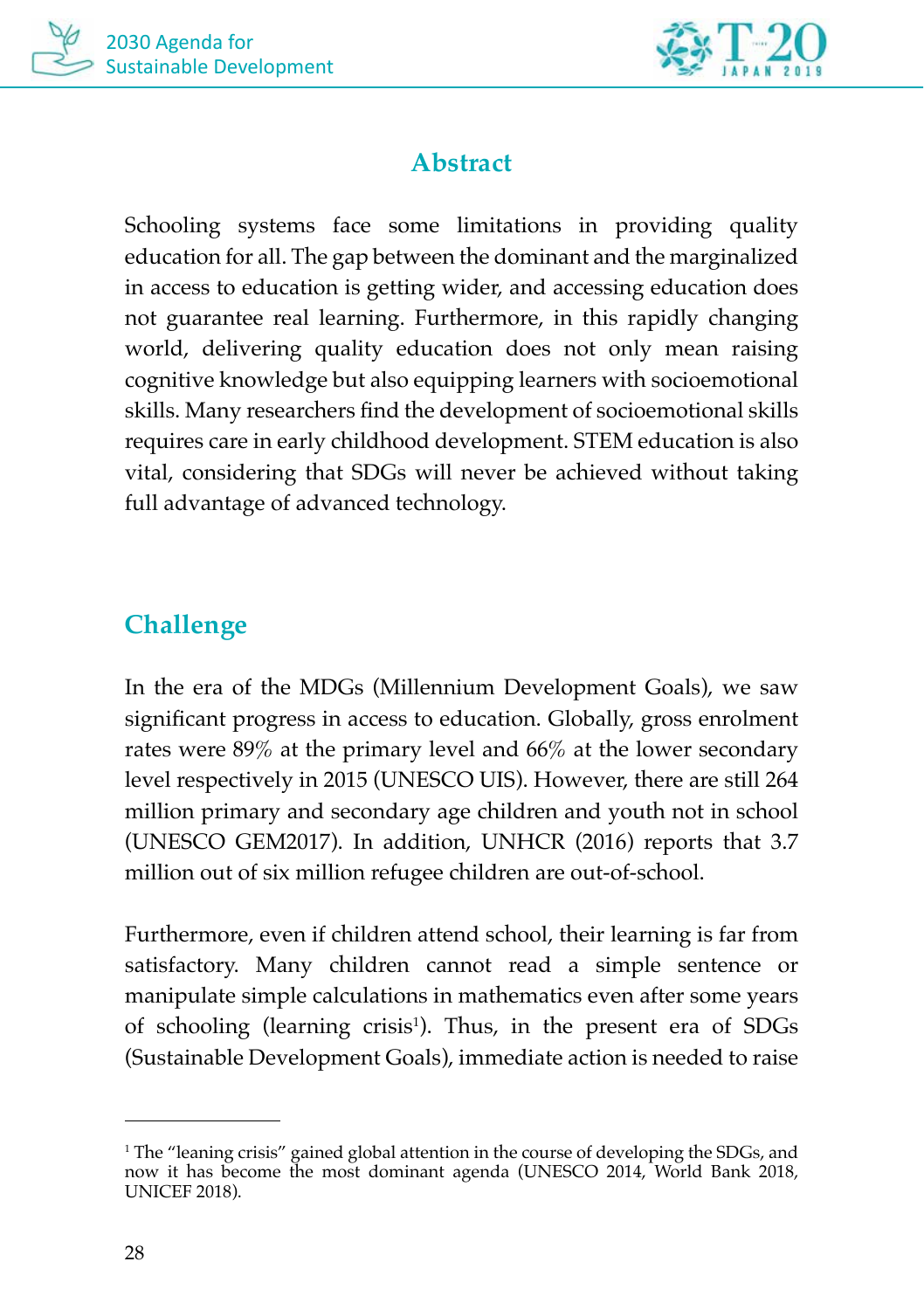



the quality of education, while reaching all those children in difficult situations.

The era of SDGs also marks a rapid transformation in society, politics and economy accelerated by new technologies and globalization. However, the common vision of education policy remains mostly unchanged: education must provide the opportunity for all people to gain the knowledge and skills that are necessary for them to have a quality life and become responsible citizens, and to actively participate in and contribute to society. The changing nature of society necessitates changes in what education delivers and how this is done, where global citizenship, interpersonal relationships, and respect for the natural environment become more valuable.2 Schooling systems should support "skills" being expanded from a traditional cognitive perspective (acquisition and use of academic skills) to the inclusion of non-cognitive "socioemotional skills."

Socioemotional skills can be gradually developed from early childhood, thus attention to early childhood development (ECD) has recently increased. Nevertheless, only 42% of children in low-income countries have access to some sort of organized learning one year before the official primary entry age, while this reaches 93% in highincome countries (UNESCO GEM2018). Quite often, ECD is an opportunity limited to richer families to prepare their children for primary school as a part of basic education. That is, ECD is not regarded as an opportunity for all young children to acquire the necessary skills including socioemotional skills.

Advanced technology is imperative for achieving the SDGs. The quality of STEM (Science, Technology, Engineering and Mathematics) education, however, differs greatly among and within countries, as

<sup>2</sup> OECD (2018a) and OECD. (2018b).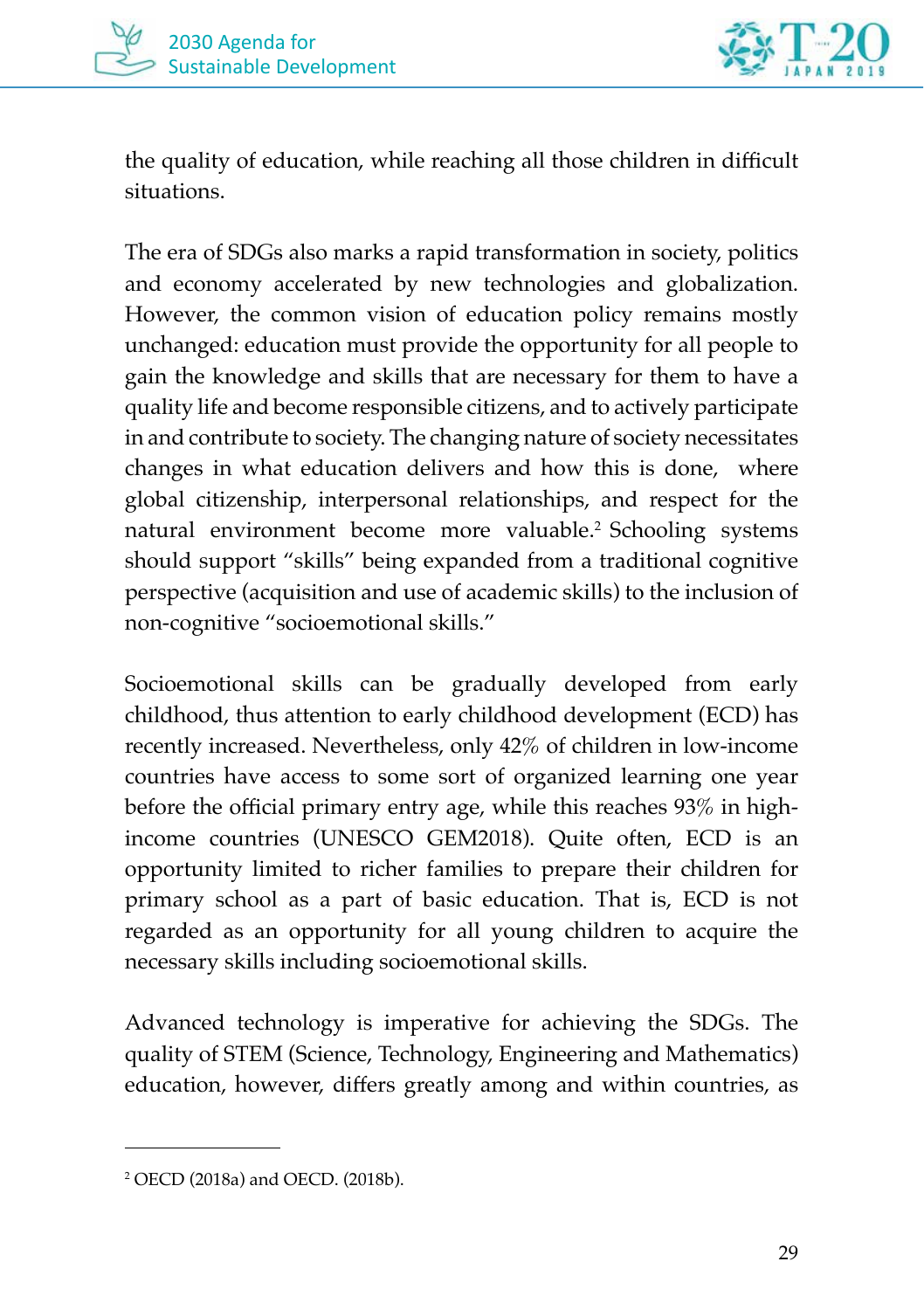

evidenced in international comparative studies such as PISA and TIMSS. This means that fewer children in low-income countries get a chance to become an engineer, a scientist, or a doctor. Thus, the advancement of technologies may not benefit people worldwide equitably.

**G20 educational policy-makers are challenged to transform our schooling systems. Leaving these challenges unresolved poses a risk for current and future generations, as they will find complex difficulties in realizing and enjoying sustainable development.**

# **Proposal**

In this policy brief four possible transformations are proposed. First, we will discuss the remaining issues relating to access to education and the growing concern over its quality. Second, to further enhance the quality of education, the proposal to strengthen non-cognitive skills, especially socioemotional skills, is explored. Third, based on the fact that socioemotional skills need attention in the early years, a way to establish a quality ECD system is proposed. Lastly, this brief proposes to strengthen STEM education to utilize technology as a mean of achieving SDGs.

## *1. Reach the excluded and provide quality learning that is aligned to their life needs*

Global enrolment indicators are generally improving. However, the number of out-of-school children worldwide has not been decreasing in recent years, and it is estimated there are still 264 million children out of school (UNESCO GEM2017). In emergencies such as conflicts and natural disasters, educational provision is crucial but often resources are too restrained to prioritize such events. For instance, in Syria, the access rate to primary and lower secondary education was 94% in 2009, but due to conflict, this has declined to 60%, leaving 2.1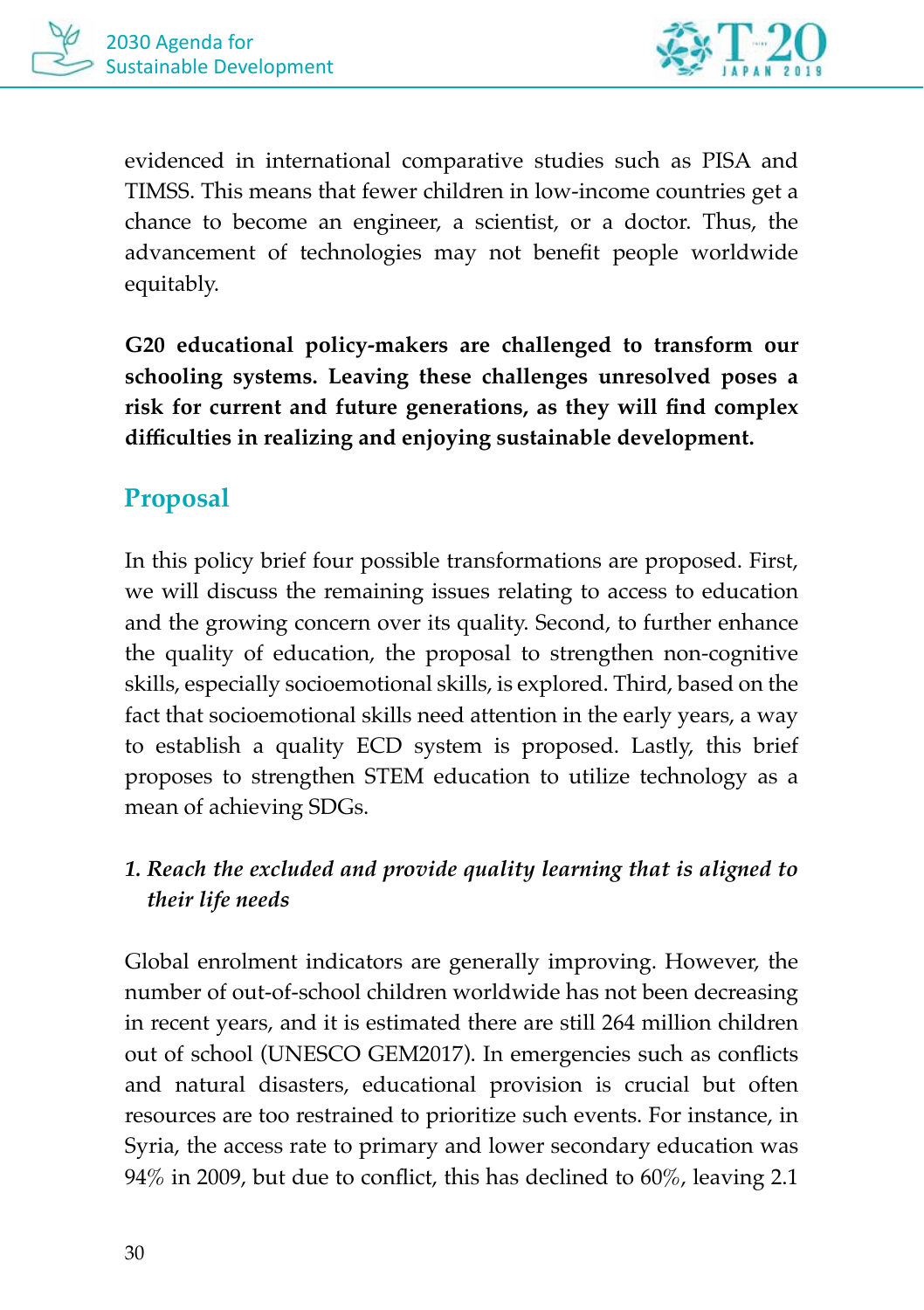

million children and adolescents without access to education. In the case of natural disasters, Nepal experienced a series of earthquakes in 2015 and its schooling system was devastated, leaving 34,500 of 55,000 classrooms assessed as unsafe for use, endangering over a million children (UNESCO GEM2015).

Furthermore, there are several groups of children who are marginalized due to their gender, ethnicity, and/or disabilities. Public education systems are most often designed to meet the needs of the most dominant group in society, generally the ethnic majority in a particular country. UNICEF (2015) found that children from marginalized social groups are two to three times more likely to be out of school in Bolivia, Ecuador, India, and the Lao People's Democratic Republic. In addition, children with disabilities are less likely to enroll in school than their peers without disabilities. There is a study that shows that a child with a disability is more than 50% less likely to attend school than their able peers in Malawi (UNICEF 2015).

To tackle these challenges any possible policy intervention should be aligned with its context (where the educational transformations take place). There is no panacea that can be applied to all contexts. This is particularly true when remedial policies are meant for children in difficult circumstances or marginalized situations. The reasons why children do not attend school are usually quite contextually or individually unique. **G20 governments should fully examine their own contexts, look for good practices around the world and are encouraged to adjust their policy intervention, in a way that allows authorized discretion to front-line practitioners (teachers and local education officers, etc.), addressing the unique and diversified needs and life of the learners.**

To tailor policy interventions in order to reach to the excluded and marginalized children in an education system, advanced technologies can play a significant role. For instance, UNICEF, collaborating with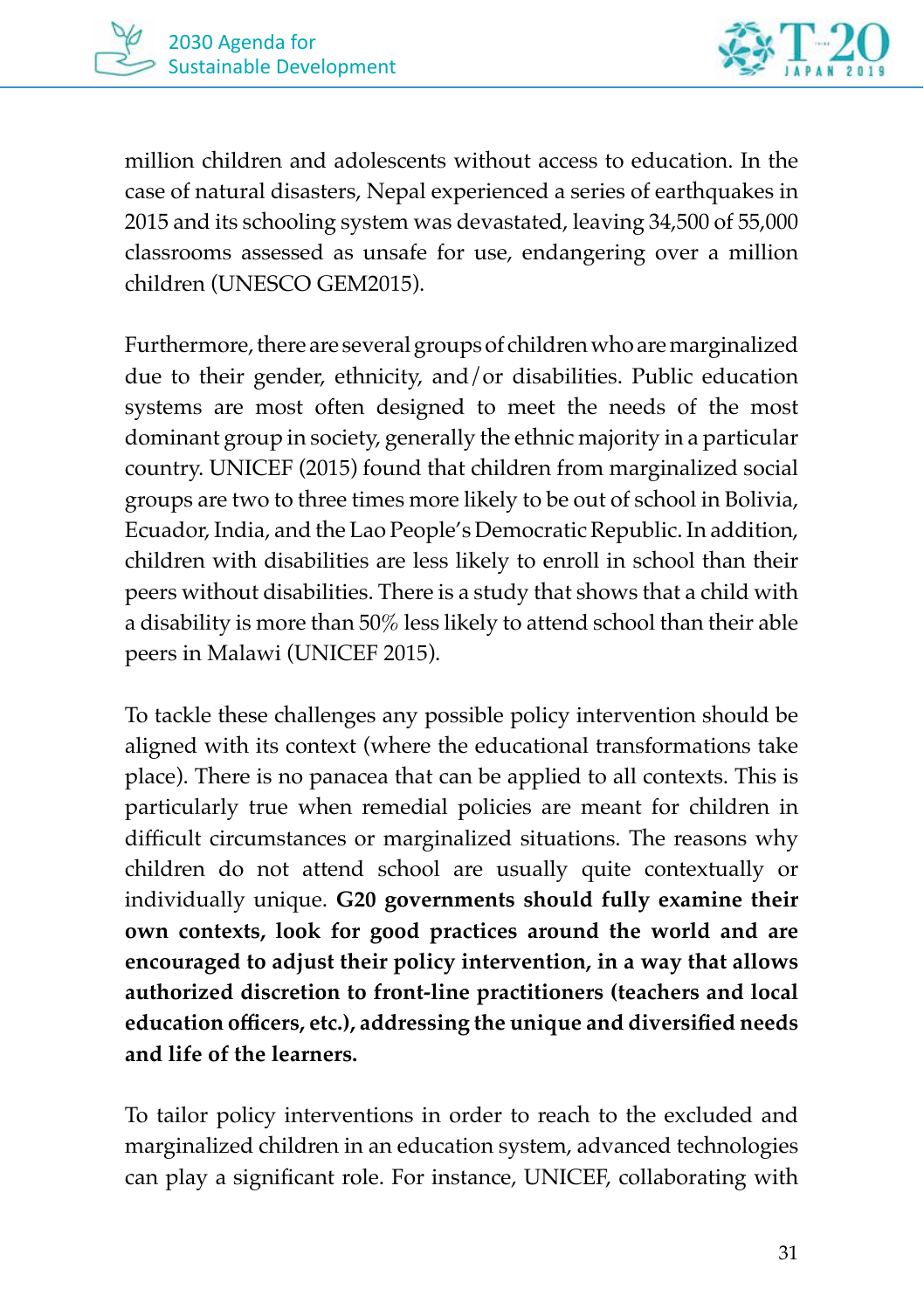

Microsoft, is developing what they call a "learning passport," a digital platform that will facilitate learning opportunities for children and young people affected by conflicts and natural disasters. In Bangladesh, a Japanese NPO<sup>3</sup> has introduced video recorded lessons and provides them to rural parts of the country. This supports students in rural area in access to high quality lessons, opening a way for those students to enter top national universities in Bangladesh. In addition, utilizing advanced technologies invites more private sectors to join hands. There are also many private companies trying to utilize new technologies to provide quality education to the rural part of developing countries. **G20 governments should encourage, support, and invest in such private, governmental, and non-governmental innovations to accelerate the process to achieve SDG4 – the provision of inclusive and equitable quality education for all.** 

Issues of out-of-school children are often concerned with social, cultural, and political backgrounds, as seen in the cases of girls' education and education for refugees. This is why all stakeholders should be involved in each step of policy intervention: planning, implementation, and evaluation. For instance, the Japan International Cooperation Agency (JICA) is implementing the project "school for all" that facilitates the involvement of parents in school management in many Sub-Saharan African countries. With parental involvement, schools start to use their budgets more wisely and effectively and teachers' absenteeism decreases. Further, by having community members facilitate supplementary classes after formal school hours, students' cognitive knowledge, reading and calculation skills are drastically improved. As seen in this good practice, the involvement of stakeholders as outsiders of traditional schooling systems can catalyze educational transformation. This in turn will have positive effects on the community as a whole. As such, **G20 governments** 

<sup>3</sup> e-Education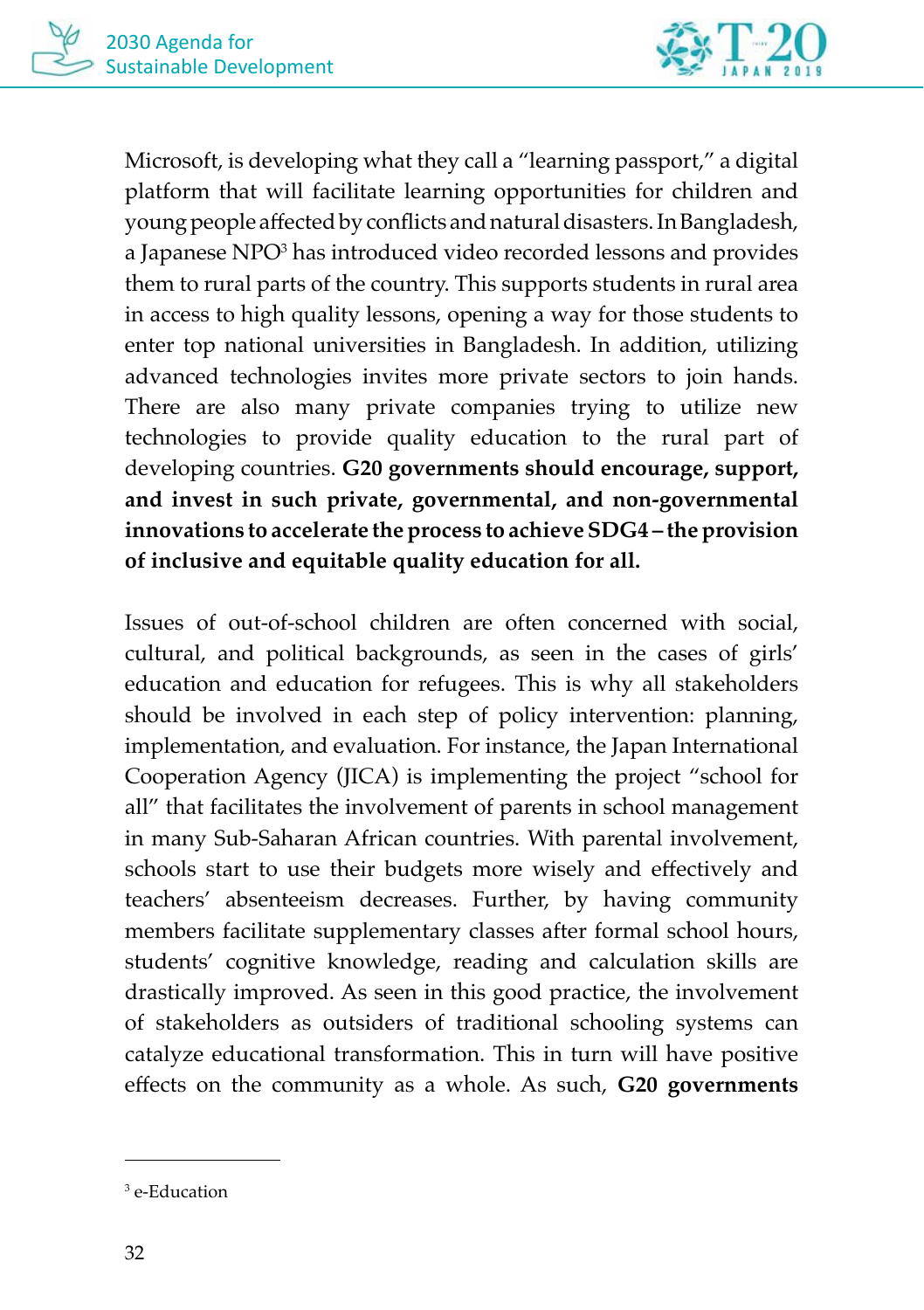



**should reform school governance in a way to invite and involve local communities on board, and turn them from silent bystanders into proactive collaborators who jointly pursue SDG4 achievement together with schools.**

*2. Education systems need to nurture non-cognitive skills (socioemotional skills), in addition to traditional cognitive skills such as literacy and numeracy*

It is widely recognized that not only cognitive skills such as literacy and numeracy as well as also non-cognitive skills, or socioemotional skills, matter for children's success in the future. For instance, OECD has pointed out that socioemotional skills have "a strong impact on social outcomes and the subjective well-being" of children, and also "cognitive and social and emotional skills cross-fertilize" (OECD 2015b). In addition, the report mentions three important drivers of lifetime outcomes of children, namely perseverance, sociability, and self-esteem. These skills are, in fact, among the key factors that will determine children's future success.

G20 governments should consider how to foster the socioemotional skills of their youth in their respective contexts, and to transform the education system to this end. Actually, in many countries, national curricula already mention something about fostering socioemotional skills. The real challenge is how to implement the policies.

Thus, G20 governments should ally with global partners to look for good practices around the world and make such information broadly available. **Caution must be stressed however, due to the fact that socioemotional skills must function in very different social and cultural contexts. With this in mind, policy borrowing should entail a careful adaptation process to local contexts.** 

Fostering socioemotional skills through education system is quite a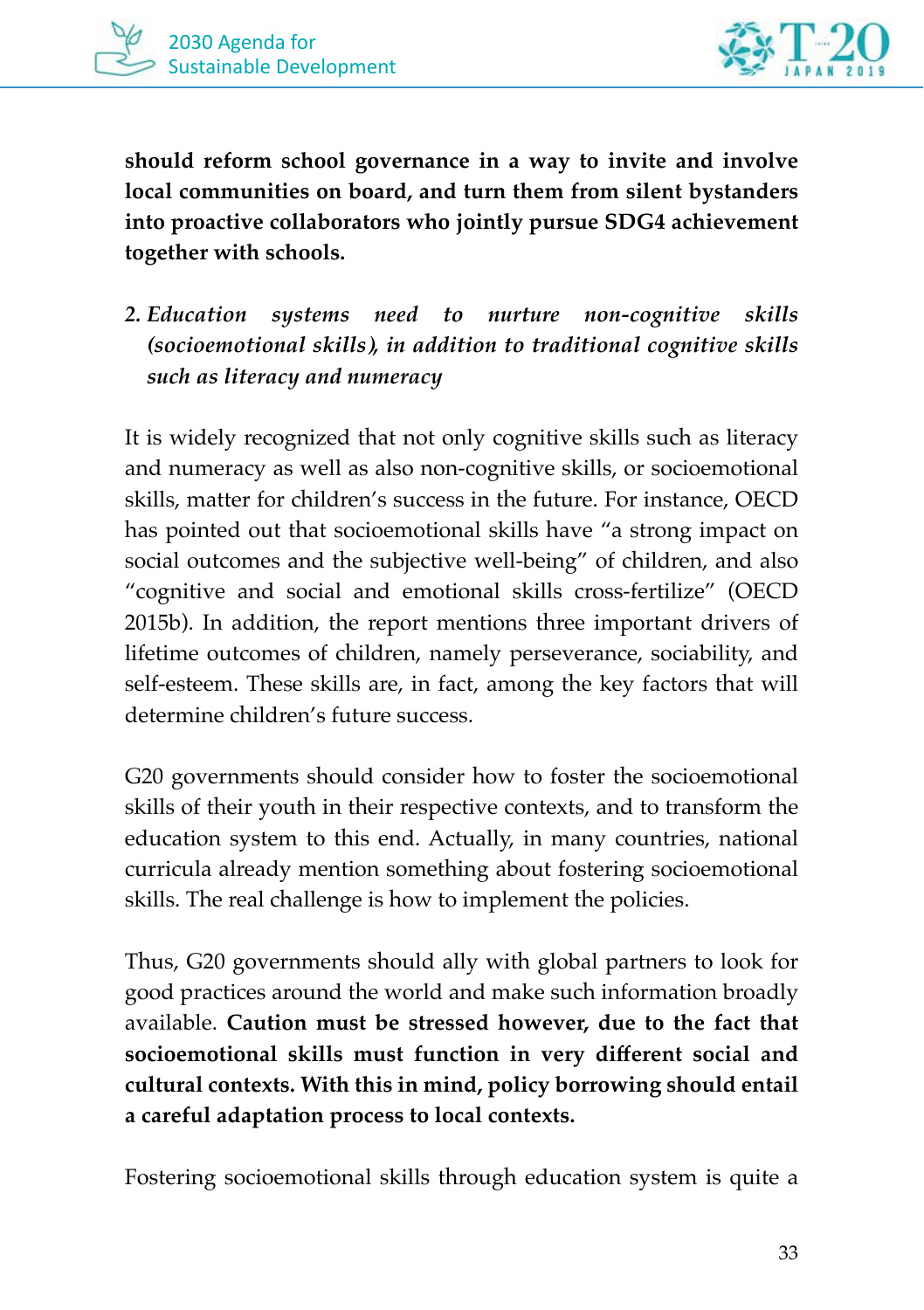

new area of interest, and not much has been spoken and demonstrated in a "scientific" way. As such **G20 governments should promote research on education systems and practices that foster socioemotional skills. Areas of research may include which noncognitive areas we should focus on at school and how effectively we can foster such skills while responding to the changing nature of societies.** 

We should note that SDG4.7 mentions skills and attitudes needed to promote sustainable development, such as the awareness of global citizenship and the appreciation of cultural diversity. **G20 government should promote education for sustainable development (ESD) and Global Citizenship Education (GCED) practices, because fostering socioemotional skills through education powerfully contributes to achieving SDG4.7, which has the fundamental role of achieving the entire set of SDGs by building the capacity of people.** 

### *3. Include vulnerable groups in quality ECD.*

ECD is undoubtedly important for children's success in the subsequent schooling system and in their future life. Nevertheless, why does access to ECD stay low at about 40% (UNESCO, GEM2018) in developing countries? This is because ECD is still seen as a kind of luxury. G20 governments should consider transforming ECD from a private luxury for richer people to an enabler for all children, including vulnerable and marginalized groups. Strong foundations are necessary for all learning and skills development, both cognitive and noncognitive, in addition to motivation to learn. All of these skills and attitudes should be imparted at early ages (WDR 2018).

Considering these situations, **G20 governments should first consider policy interventions to promote ECD for vulnerable groups.** As underscored by Urban et al. (2018) in the policy brief developed for T20 Argentina in 2018, early childhood development, education and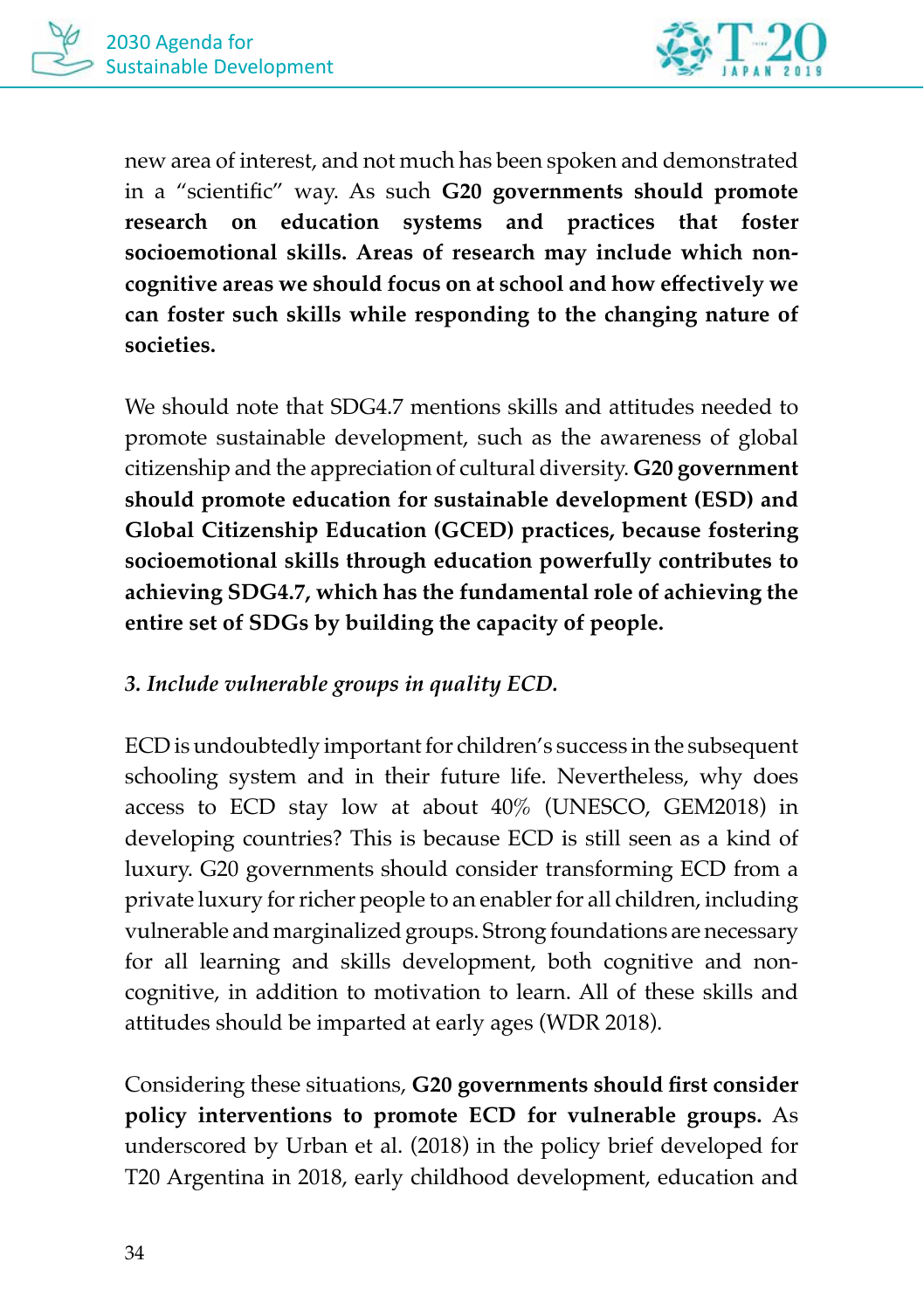

care programs are one of the most effective policy tools governments can employ to impact both individual and collective (national) wellbeing and educational achievement. Providing incentives to socioeconomically vulnerable groups to send their children to ECD services is one of the possible policy interventions. By so doing, repeating early grades, and dropping out of primary school can be reduced, because these children are usually a high-risk group in terms of dropout due to insufficient preparedness for schooling.

The foregoing discussion on access to education and the quality of education remains valid in the discussions on ECD. The quality of ECD is influenced by its context, and thus greatly varies. There should be, however, guiding principles for the quality of ECD. One of the most prominent guiding principles is to recognize the value of the interaction among children and between children and teachers. Children learn through interaction how to communicate with others, how to give a hand to others, how to mitigate conflicts, and so on, and also learn through their interactions with teachers what their society values, and what is right and wrong. Therefore, the quality of ECD is highly associated with the abilities of teachers to create such opportunities for interaction. In Japan, this concept is called "learning through interaction/play" and is exercised in many kindergartens, which is carefully guided by the curriculum, and the significance of play within ECD has been advocated by international organizations worldwide (OECD 2015a). Thus, **G20 governments should examine how this concept of "learning through interaction/play" may apply in each country's context and consider increasing the quality of ECD in addition to access to ECD for all.** 

ECD deals with young children between the ages of zero to six, and especially between four and six. We should be aware that ECD has multi dimensions including care, welfare, and education. These should not be treated separately and policy interventions should be designed to generate synergies across them. For instance, in 2018,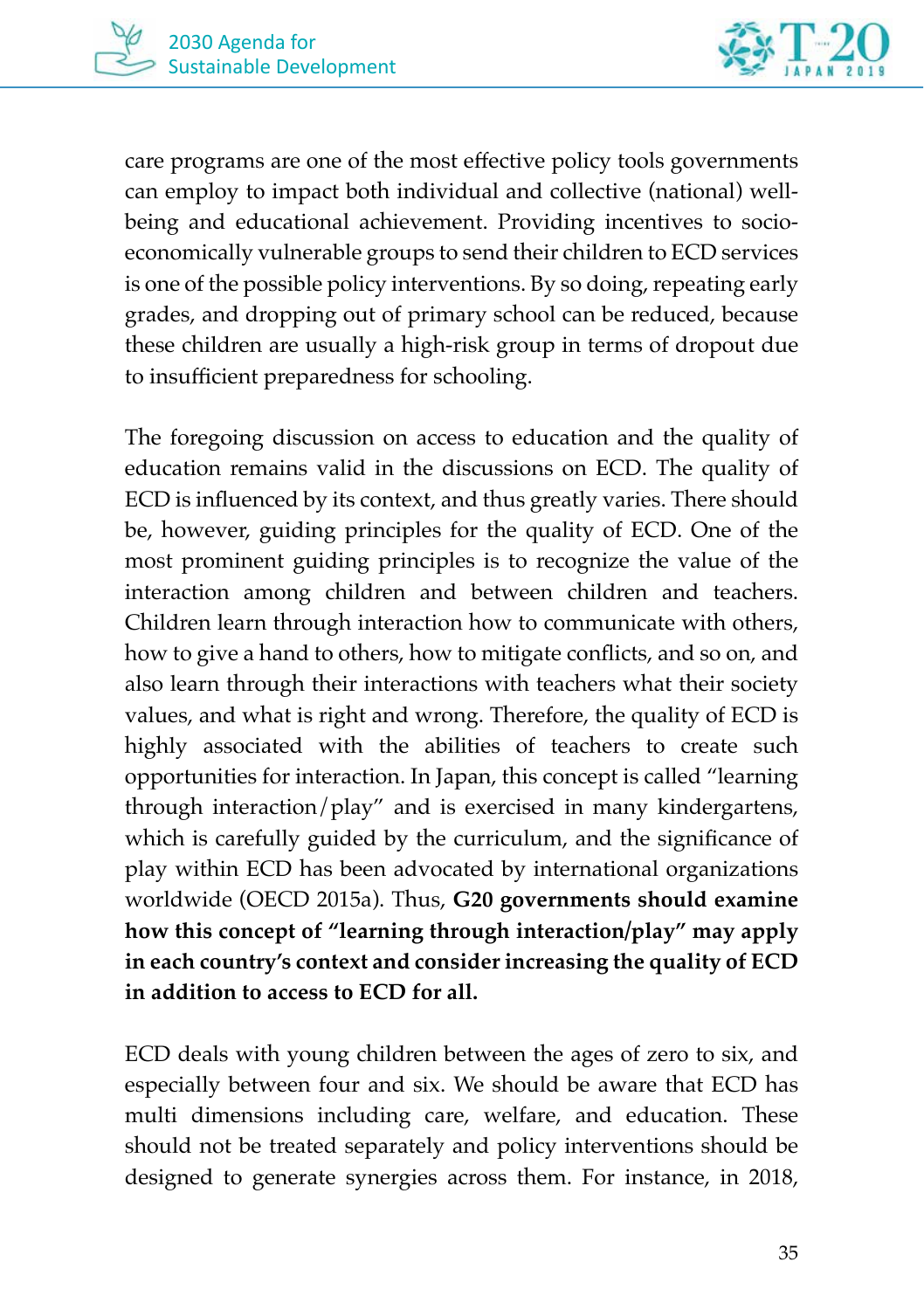

WHO, UNICEF, the World Bank, and many other international organizations developed a Nurturing Care Framework for ECD, which states the importance of a whole-of-government and whole-ofsociety approach that looks for mutually accountable partnerships between relevant sectors – health, nutrition, education, social welfare, child protection, and environmental health. Following this movement, **G20 governments should consider combining various ECD interventions to produce synergies among those interventions.** 

## *4. Further accelerate STEM education to transform the world into Society 5.0*

We live in what we call Society 4.0, where IoT (the Internet of Things) has just started to change industrial structure and automation is being realized by AI and big data analysis. However, we still have not fully integrated IoT into our society and not fully utilized it in a way that it makes all of our lives better, more equitable, and sustainable, leaving no one behind. Thus, further transformation is needed to establish a more sustainable society by creating a system which integrates cyberspace into physical space (the real world) in a way that human well-being is put at the heart of the transformation. To realize this next generation of society, the importance of STEM education is growing, because it lays the foundation for all the innovation.

To advance STEM at the level of higher education, a solid background is needed, and thus mathematics and science education at preceding stages of education is imperative and should get much more attention as evidenced in many developing countries. For instance, there remain many developing countries where many of the students in upper primary school or even in middle school still use their fingers to manipulate very simple math calculations, or do not have a correct understanding of the meaning of measurement units. Therefore, G20 governments should immediately make policy interventions for STEM particularly in basic level mathematics and science.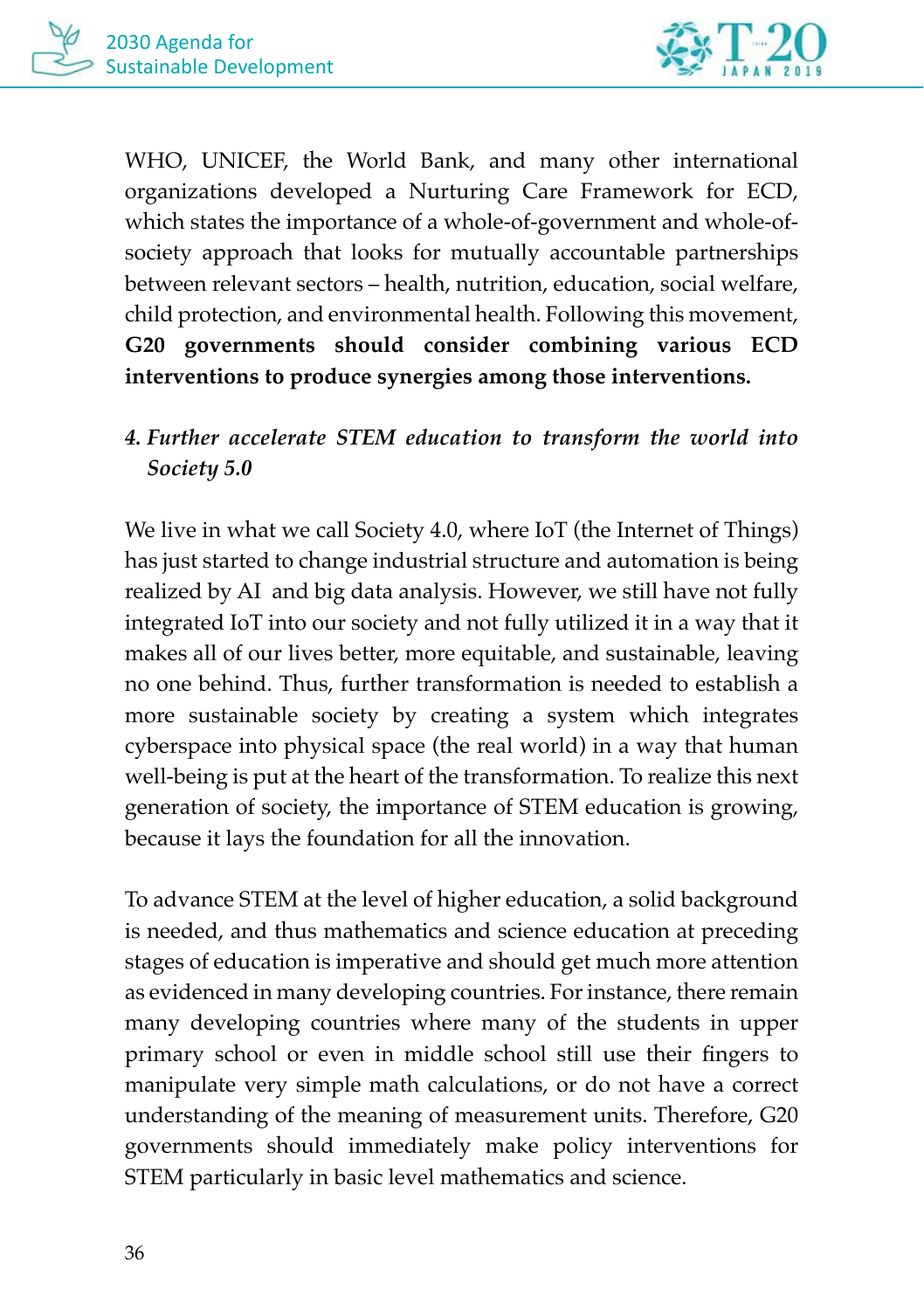

In addition, creativity, reasoning skills, and logical thinking are also imperative for success in STEM, and thus **G20 governments should also foster those skills by changing the nature of mathematics and science education in a way that cultivates the curiosity of children, motivates them toward choosing STEM subjects, and allows them to explore the many possibilities in this field.** Many reports mention this fact but they often do not suggest actual ways to change classroom practices. One good way, for instance in mathematics, is to challenge children to think more deeply by giving them provocative questions, and in science to introduce experiments/experimental learning, which show children actual objects instead of pictures on the wall. This means that we have to change classroom practices by changing teaching practices.

There also seems to be a preconception that STEM is for male students. However, we should encourage girls as well as boys to pursue STEM subjects, and there are several good practical policies in place around the world to achieve this (UNESCO 2017). In the UK at the secondary school level, the program called "Discover!" is an informal learning intervention designed to stimulate the imagination and interest of girls. It offers participants the chance to act as scientists and encourages them to explore new career opportunities. In Ghana (UNESCO 2017), the first Science, Technology and Mathematics Education (STME) Clinic was established by the Ghanaian Education Service in 1987 to help improve girls' enrolment and achievement in related subjects in secondary and higher education institutions. These clinics help to get rid of the negative perceptions girls might have about women scientists by having them as role models. Learning from those good practices, **G20 governments should encourage girls' education in STEM around the world.** 

#### *Endnotes*

Human beings are born to be learners: to know the unknown, and to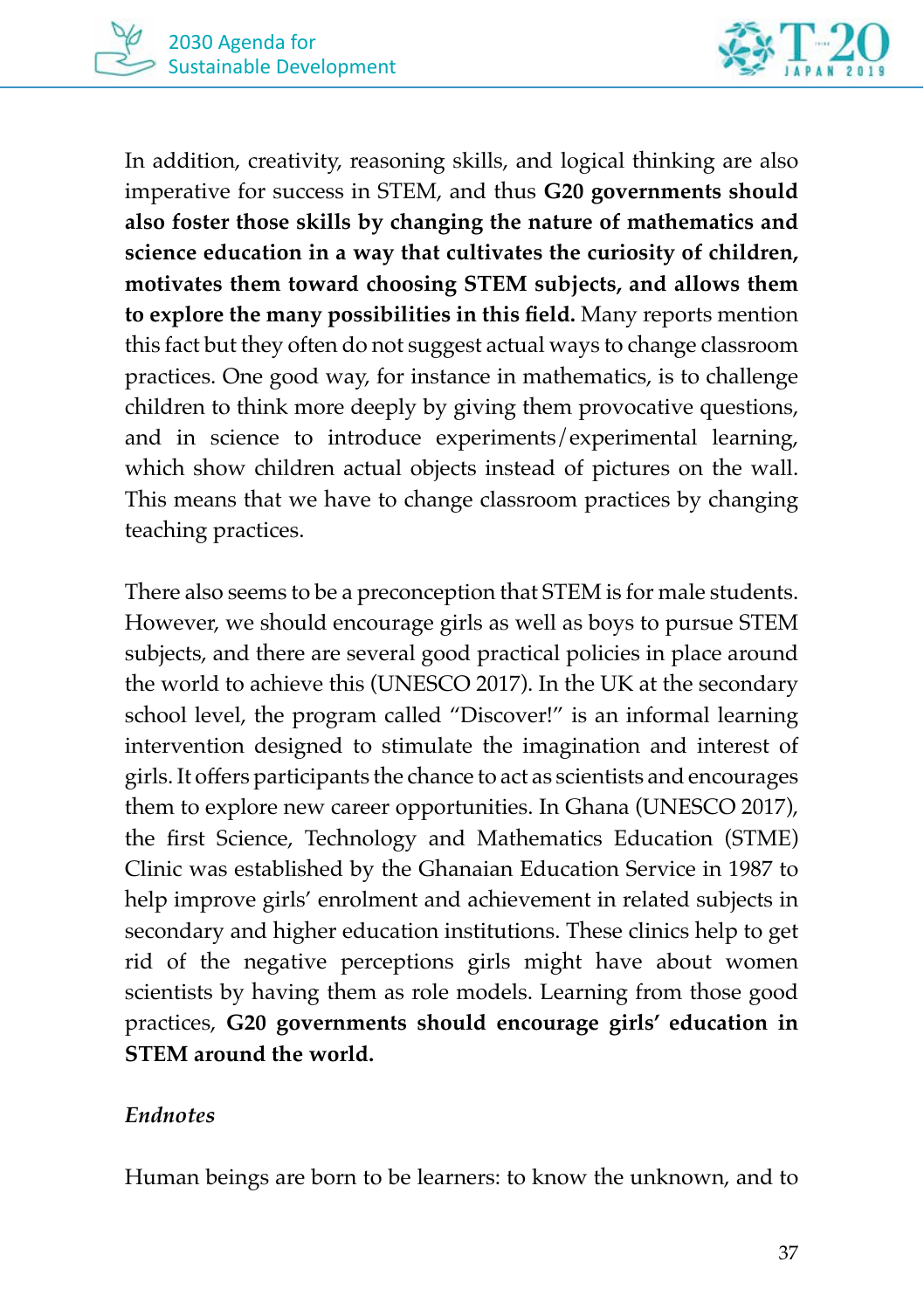

be able to do the unable-to-do are our natural joys. Education is a basic human need and a right. It facilitates the enhancement of human security and human capital too. To truly realize such universal values of education, we should transform how it is delivered, so that we can stop the social exclusion that begins with exclusion from education. Our shared mission among politicians, education policy makers, and practitioners, including international partners, is to allow no exclusions and to invite everyone to the quality learning.

# **References**

- OECD. (2015a). "Children's brain sensitivity, by age." In *Starting Strong IV: Monitoring Quality in Early Childhood Education and Care*, Starting Strong, Paris: OECD Publishing. https://doi. org/10.1787/9789264233515-graph46-en
- OECD. (2015b). Skills for Social Progress The Power of Social and Emotional Skills: OECD Publishing. http://www.oecd. org/education/skills-for-social-progress-9789264226159-en. htm
- OECD. (2018a). *The Future of Education and Skills: Education 2030*. Paris: OECD.
- OECD. (2018b). *Preparing our youth for an inclusive and sustainable world*: The OECD PISA global competence framework. Paris: OECD.
- UNESCO. (2014). Teaching and Learning Global Monitoring Report 2013/4. Paris: UNESCO. https://unesdoc.unesco.org/ ark:/48223/pf0000225660
- UNESCO. (2017*). Accountability in education: meeting our commitments*. Global Education Monitoring Report 2017/8. Paris: UNESCO, 189-190. https://unesdoc.unesco.org/ ark:/48223/pf0000259338
- UNESCO. (2018). *UNESCO Global Education Monitoring Report*